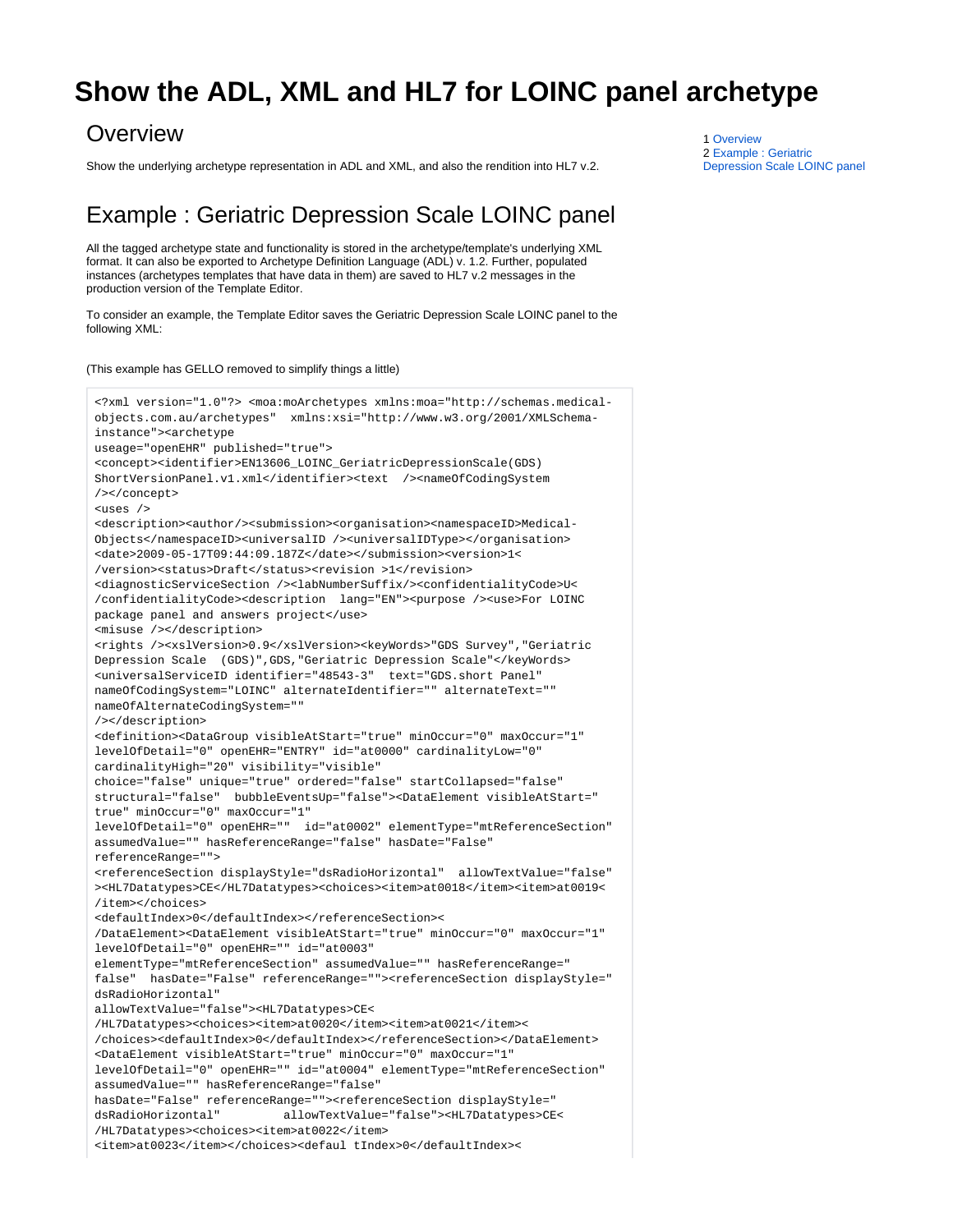```
/referenceSection></DataElement><DataElement visibleAtStart="true" 
minOccur="0" maxOccur="1" levelOfDetail="0" 
openEHR="" id="at0005" elementType="mtReferenceSection" assumedValue="" 
hasReferenceRange="false" hasDate="False" referenceRange=""
><referenceSection 
displayStyle="dsRadioHorizontal" allowTextValue="false"><HL7Datatypes>CE<
/HL7Datatypes><choices><item>at0024</item><item>at0025</item><
/choices><defaultIndex>0</defaultIndex>
</referenceSection></DataElement><DataElement visibleAtStart="true" 
minOccur="0" maxOccur="1" levelOfDetail="0" openEHR="" id="at0006" 
elementType="mtReferenceSection" 
assumedValue="" hasReferenceRange="false" hasDate="False" 
referenceRange=""><referenceSection displayStyle="dsRadioHorizontal" 
allowTextValue="false">
<HL7Datatypes>CE</HL7Datatypes><choices><item>at0026</item><item>at0027<
/item></choices><defaul tIndex>0</defaultIndex></referenceSection><
/DataElement><DataElement 
visibleAtStart="true" minOccur="0" maxOccur="1" levelOfDetail="0" 
openEHR="" id="at0007" elementType="mtReferenceSection" assumedValue="" 
hasReferenceRange="false" 
hasDate="False" 
referenceRange=""><referenceSection displayStyle="dsRadioHorizontal" 
allowTextValue="false"><HL7Datatypes>CE<
/HL7Datatypes><choices><item>at0028</item><item>at0029</item>
</choices>
<defaultIndex>0</defaultIndex></referenceSection><
/DataElement><DataElement visibleAtStart="true" minOccur="0" maxOccur="1" 
levelOfDetail="0" openEHR="" id="at0008" 
elementType="mtReferenceSection" assumedValue="" hasReferenceRange="
false" hasDate="False" referenceRange=""><referenceSection displayStyle="
dsRadioHorizontal" 
allowTextValue="false"><HL7Datatypes>CE<
/HL7Datatypes><choices><item>at0030</item><item>at0031</item><
/choices><defaul tIndex>0</defaultIndex></referenceSection></DataElement>
<DataElement visibleAtStart="true" minOccur="0" maxOccur="1" 
levelOfDetail="0" openEHR="" id="at0009" elementType="mtReferenceSection" 
assumedValue="" hasReferenceRange="false" 
hasDate="False" referenceRange=""><referenceSection displayStyle="
dsRadioHorizontal" allowTextValue="false"><HL7Datatypes>CE<
/HL7Datatypes><choices><item>at0032</item>
<item>at0033</item></choices><defaultIndex>0</defaultIndex><
/referenceSection></DataElement><DataElement visibleAtStart="true" 
minOccur="0" maxOccur="1" levelOfDetail="0" 
openEHR="" id="at0010" elementType="mtReferenceSection" assumedValue="" 
hasReferenceRange="false" hasDate="False" referenceRange=""
><referenceSection 
displayStyle="dsRadioHorizontal" allowTextValue="false"><HL7Datatypes>CE<
/HL7Datatypes><choices><item>at0034</item><item>at0035</item><
/choices><defaultIndex>0</defaultIndex>
</referenceSection></DataElement><DataElement visibleAtStart="true" 
minOccur="0" maxOccur="1" levelOfDetail="0" openEHR="" id="at0011" 
elementType="mtReferenceSection" 
assumedValue="" hasReferenceRange="false" hasDate="False" 
referenceRange=""><referenceSection displayStyle="dsRadioHorizontal" 
allowTextValue="false">
<HL7Datatypes>CE</HL7Datatypes>
<choices><item>at0036</item><item>at0037</item></choices><defaultIndex>0<
/defaultIndex></referenceSection></DataElement><DataElement 
visibleAtStart="true" minOccur="0" 
maxOccur="1" 
levelOfDetail="0" openEHR="" id="at0012" elementType="mtReferenceSection" 
assumedValue="" hasReferenceRange="false" hasDate="False" 
referenceRange=""><referenceSection 
displayStyle="dsRadioHorizontal" allowTextValue="false"><HL7Datatypes>CE<
/HL7Datatypes><choices><item>at0038</item><item>at0039</item><
/choices><defaul tIndex>0</defaultIndex>
</referenceSection></DataElement><DataElement visibleAtStart="true" 
minOccur="0" maxOccur="1" levelOfDetail="0" openEHR="" id="at0013"
elementType="mtReferenceSection" 
assumedValue="" hasReferenceRange="false" hasDate="False" 
referenceRange=""><referenceSection displayStyle="dsRadioHorizontal"
```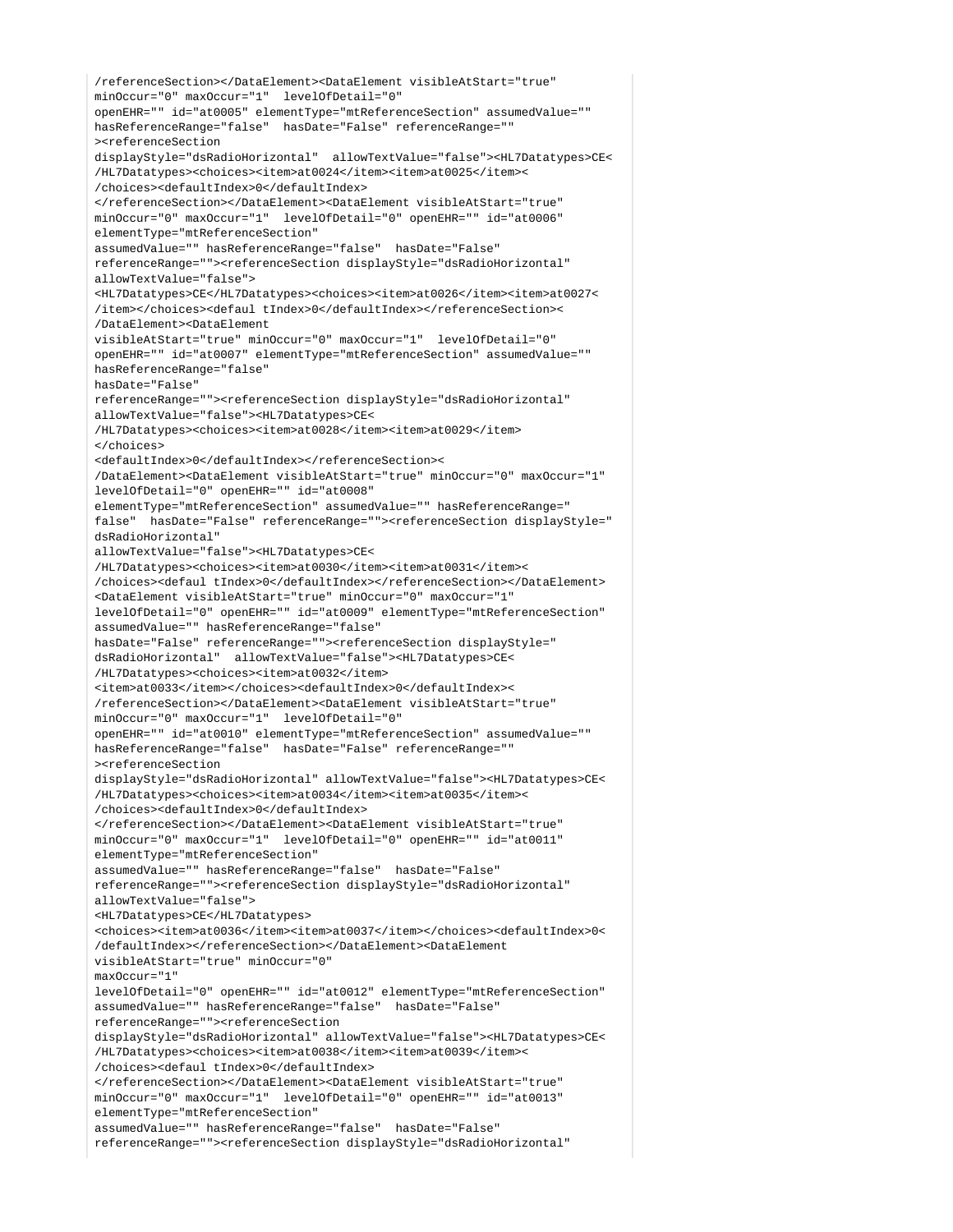allowTextValue="false"> <HL7Datatypes>CE</HL7Datatypes> <choices><item>at0040</item><item>at0041</item></choices><defaultIndex>0< /defaultIndex></referenceSection></DataElement><DataElement visibleAtStart="true" minOccur="0" maxOccur="1" levelOfDetail="0" openEHR="" id="at0014" elementType="mtReferenceSection" assumedValue="" hasReferenceRange="false" hasDate="False" referenceRange=""><referenceSection displayStyle="dsRadioHorizontal" allowTextValue="false"><HL7Datatypes>CE< /HL7Datatypes><choices><item>at0042</item><item>at0043</item>< /choices><defaultIndex>0</defaultIndex> </referenceSection></DataElement><DataElement visibleAtStart="true" minOccur="0" maxOccur="1" levelOfDetail="0" openEHR="" id="at0015" elementType="mtReferenceSection" assumedValue="" hasReferenceRange="false" hasDate="False" referenceRange=""><referenceSection displayStyle="dsRadioHorizontal" allowTextValue="false"> <HL7Datatypes>CE</HL7Datatypes><choices><item>at0044</item><item>at0045< /item></choices><defaultIndex>0</defaultIndex></referenceSection>< /DataElement><DataElement visibleAtStart="true" minOccur="0" maxOccur="1" levelOfDetail="0" openEHR="" id="at0016" elementType="mtReferenceSection" assumedValue="" hasReferenceRange="false" hasDate="False" referenceRange=""><referenceSection displayStyle="dsRadioHorizontal" allowTextValue="false"><HL7Datatypes>CE< /HL7Datatypes><choices><item>at0046</item><item>at0047</item></choices> <defaultIndex>0</defaultIndex></referenceSection>< /DataElement><DataElement visibleAtStart="false" minOccur="0" maxOccur=" 1" levelOfDetail="0" openEHR="" id="at0017" elementType="mtIntegerList" assumedValue="" hasReferenceRange="false" hasDate="False" referenceRange=""><integerList><HL7Datatypes>INT< /HL7Datatypes><values /></integerList> </DataElement></DataGroup></definition><ontology defaultOntology="SNOMED-CT"><termDefinitions><termDefinition language="en"><item localCode="at0000" ><text>GDS.short Panel</text> <description>GDS.short Panel</description><provenance /><qualityControl />< /item><item localCode="at0002"><text>Are you basically satisfied with your life</text><description>Are you basically satisfied with your life</description><provenance /><qualityControl /></item><item localCode="at0003"><text>Have you dropped many of your activities</text> <description>Have you dropped many of your activities< /description><provenance /><qualityControl />>/</item><item localCode=" at0004"><text>Do you feel that your life is empty</text> <description>Do you feel that your life is empty</description><provenance /><qualityControl /></item><item localCode="at0005"><text>Do you often get bored</text><description>Do you often get bored</description><provenance /><qualityControl />< /item><item localCode="at0006"><text>Are you in good spirits most of the time</text><description>Are you in good spirits most of the time</description><provenance /><qualityControl />< /item><item localCode="at0007"><text>Are you afraid that something bad is going to happen to you</text> <description>Are you afraid that something bad is going to happen to you< /description><provenance /><qualityControl /></item><item localCode=" at0008"><text>Do you feel happy most of the time</text><description>Do you feel happy most of the time< /description><provenance /><qualityControl /></item><item localCode=" at0009"><text>Do you often feel helpless</text> <description>Do you often feel helpless< /description><provenance/><qualityControl /></item><item localCode="at0010" ><text>Do you prefer to stay at home, rather than going out and doing new things</text><description>Do you prefer to stay at home, rather than going out and doing new things< /description><provenance /><qualityControl /></item><item localCode="at0011"><text>Do you feel you have more problems with memory than most</text><description>Do you feel you have more problems with memory than most</description>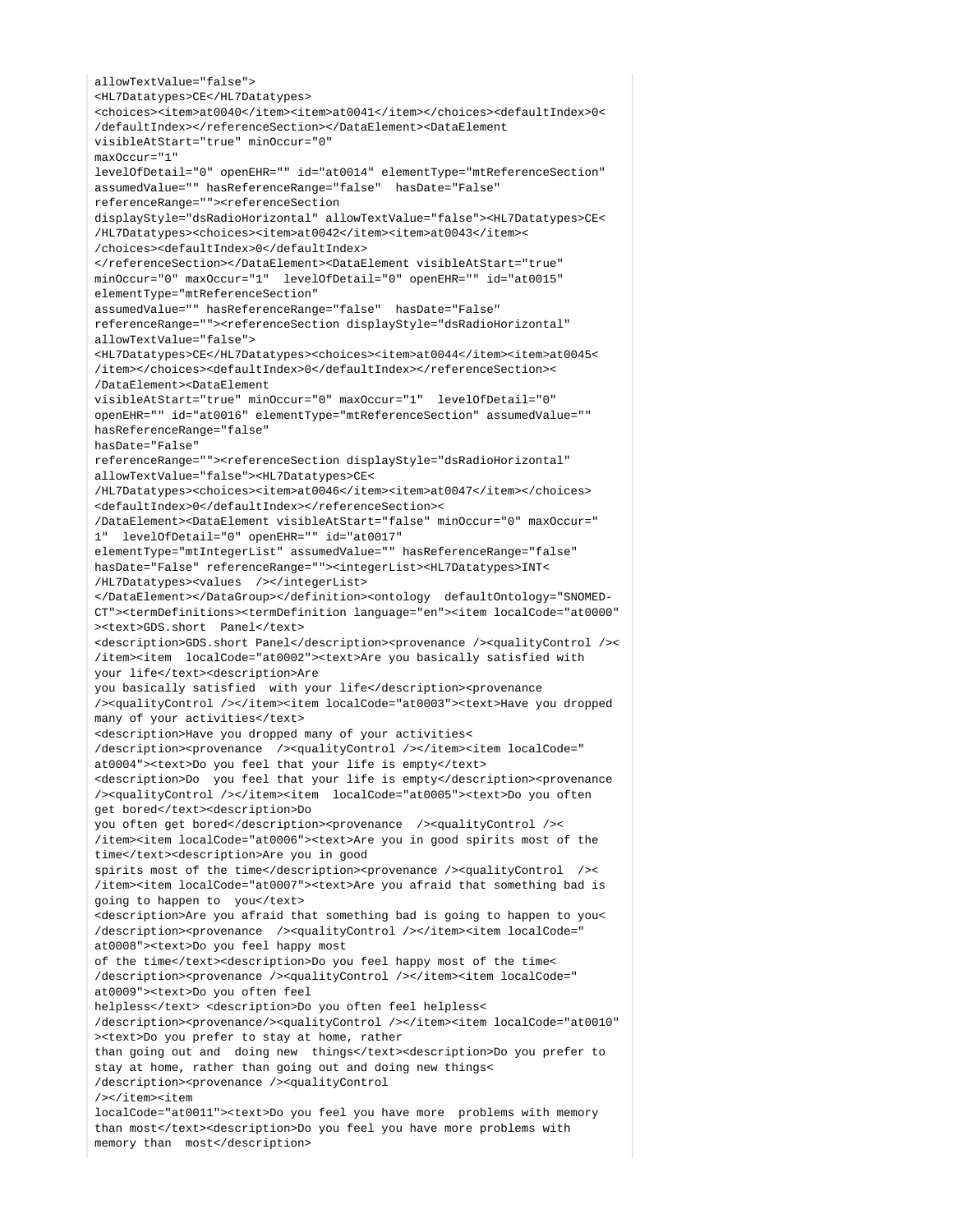<provenance /><qualityControl /></item><item localCode="at0012"><text>Do you think it is wonderful to be alive now</text><description>Do you think it is wonderful to be alive now</description><provenance /><qualityControl /></item><item localCode="at0013"><text>Do you feel pretty worthless the way you are now< /text><description>Do you feel pretty worthless the way you are now</description><provenance /><qualityControl /></item><item localCode="at0014"><text>Do you feel full of energy</text><description>Do you feel full of energy</description><provenance />>/</a></pduckyControl />>//item><item> localCode="at0015"><text>Do you feel that your situation is hopeless< /text><description>Do you feel that your situation is hopeless</description><provenance />>/</a></a><//>cqualityControl /><//>></ /item><item localCode="at0016"><text>Do you think that most people are better off than you are now</text> <description>Do yout think that most people are better off than you are now</description><provenance />>/<qualityControl /></item><item localCode=" at0017"><text>Geriatric depression scale.short version total</text><description>Geriatric depression scale. short version total</description><provenance /></a></a>/<//>cqualityControl /><//>></ /item><item localCode="at0018"> <text>No</text><description>No</description><provenance /><qualityControl /></item><item localCode="at0019"><text>Yes</text><description>Yes< /description><provenance /><qualityControl /></item><item localCode="at0020"><text>No< /text><description>No</description><provenance /><qualityControl />< /item><item localCode="at0021"><text>Yes</text> <description>Yes</description><provenance /><qualityControl />< /item><item localCode="at0022"><text>No</text><description>No< /description><provenance /><qualityControl /></item><item localCode="at0023"><text>Yes</text><description>Yes< /description><provenance /><qualityControl /></item><item localCode="at0024"><text>No</text> <description>No</description><provenance /><qualityControl /></item><item localCode="at0025"><text>Yes</text><description>Yes< /description><provenance /><qualityControl /></item><item localCode="at0026"><text>No</text><description>No< /description><provenance /><qualityControl />>/</item><item localCode=" at0027"><text>Yes</text> <description>Yes</description><provenance /><qualityControl />< /item><item localCode="at0028"><text>No</text><description>No< /description><provenance /><qualityControl /></item><item localCode="at0029"><text>Yes</text><description>Yes< /description><provenance /><qualityControl />>/</item><item localCode=" at0030"><text>No</text> <description>No</description><provenance /><qualityControl /></item><item localCode="at0031"><text>Yes</text><description>Yes< /description><provenance /><qualityControl /></item><item localCode="at0032"><text>No</text><description>No< /description><provenance /><qualityControl /></item><item localCode=" at0033"><text>Yes</text> <description>Yes</description><provenance /><qualityControl />< /item><item localCode="at0034"><text>No</text><description>No< /description><provenance /><qualityControl /></item><item localCode="at0035"><text>Yes</text><description>Yes< /description><provenance /><qualityControl /></item><item localCode=" at0036"><text>No</text> <description>No</description><provenance /><qualityControl /></item><item localCode="at0037"><text>Yes</text><description>Yes< /description><provenance /><qualityControl /></item><item localCode="at0038"><text>No</text><description>No< /description><provenance /><qualityControl /></item><item localCode=" at0039"><text>Yes</text> <description>Yes</description><provenance /><qualityControl />< /item><item localCode="at0040"><text>No</text><description>No< /description><provenance /><qualityControl /></item><item localCode="at0041"><text>Yes</text><description>Yes< /description><provenance /><qualityControl /></item><item localCode=" at0042"><text>No</text> <description>No</description><provenance /><qualityControl /></item><item localCode="at0043"><text>Yes</text><description>Yes<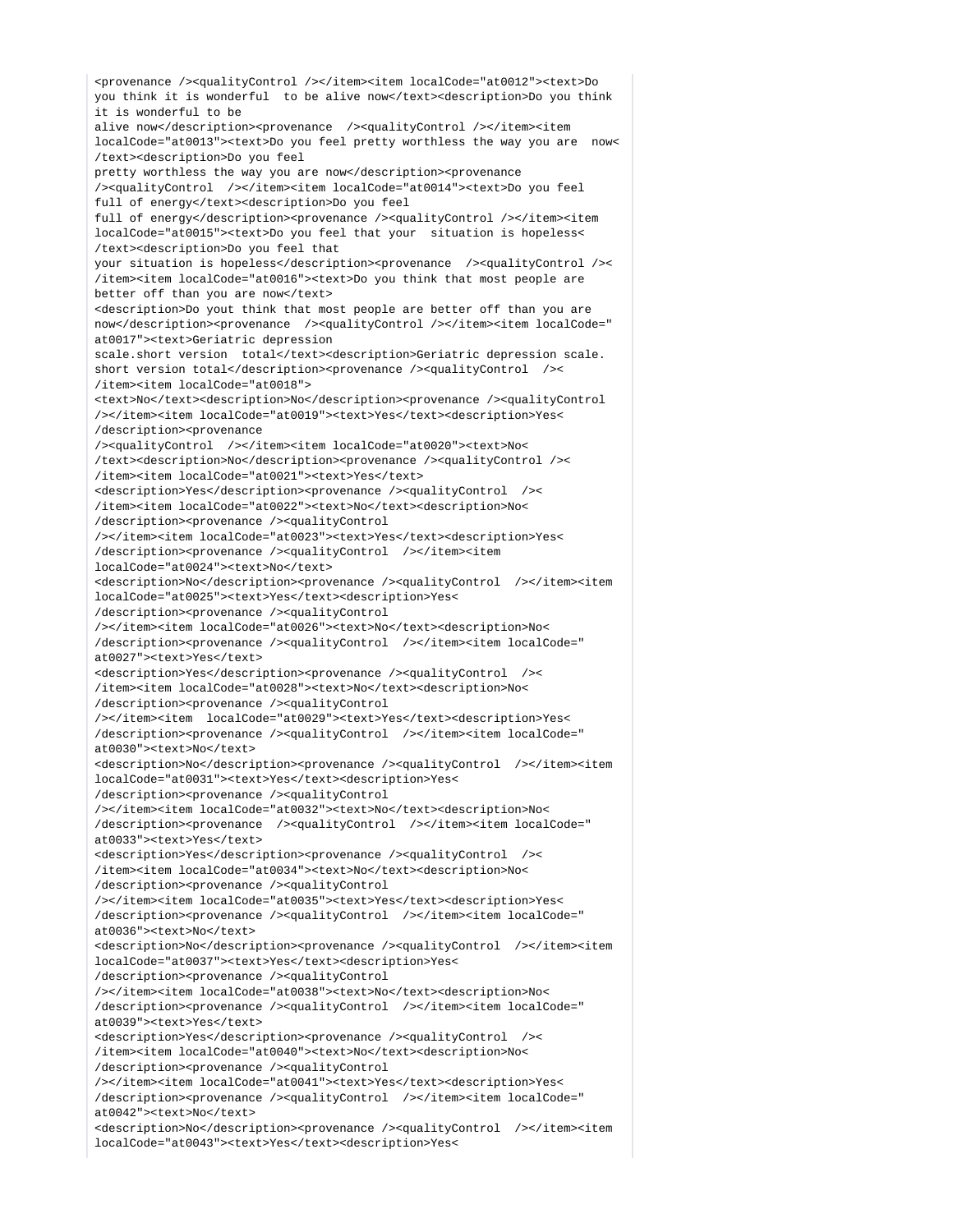```
/description><provenance /><qualityControl 
/></item><item localCode="at0044"><text>No</text><description>No<
/description><provenance /><qualityControl /></item><item localCode="
at0045"><text>Yes</text>
<description>Yes</description><provenance /><qualityControl /><
/item><item localCode="at0046"><text>No</text><description>No<
/description><provenance /><qualityControl 
/></item><item localCode="at0047"><text>Yes</text><description>Yes<
/description><provenance /><qualityControl /></item></termDefinition><
/termDefinitions>
<termBindings><termBinding terminology="LN"><binding localCode="at0000" 
targetCode="48543-3" /><binding localCode="at0002" targetCode="48512-8" 
/><binding localCode="at0003" 
targetCode="48513-6" /><binding localCode="at0004" targetCode="48514-4" 
/><binding localCode="at0005" targetCode="48515-1" /><binding localCode="
at0006" targetCode="48518-5" /
><binding localCode="at0007" targetCode="48519-3" /><binding localCode="
at0008" targetCode="48520-1" /><binding localCode="at0009" targetCode="
48521-9" /><binding 
localCode="at0010" targetCode="48523-5" /><binding localCode="at0011" 
targetCode="48525-0" /><binding localCode="at0012" targetCode="48526-8" 
/><binding localCode="at0013" 
targetCode="48528-4" /><binding localCode="at0014" targetCode="48532-6" 
/><binding localCode="at0015" targetCode="48533-4" /><binding localCode="
at0016" targetCode="48534-2" 
/><binding localCode="at0017" targetCode="48545-8" /></termBinding><
/termBindings>
<constraintDefinitions /><constraintBindings /><
/ontology><presentation><css />> /><header />>/>/><footer />>/presentation><
/archetype></moa:moArchetypes>
```
The ADL 1.2 as exported by the Template Editor for this looks like:

```
archetype (adl_version=1.2)
    EN13606_LOINC_GeriatricDepressionScale(GDS)ShortVersionPanel.v1.xml
concept
    [at0000]
description
    author = <"">
    submission = <
         organisation = <"Medical-Objects">
        date = <math>2009 - 05 - 17\rightarrow version = <"1">
    status = <"Draft">
    revision = <"1">
       description = <
         ["en"] = <
             purpose = <"">
              use = <"For LOINC package panel and answers project">
             misuse = <"">
\rightarrow\rightarrow adl_version = <"1.2">
    rights = <"">
definition
   ENTRY[at0000] occurrences matches \{0..1\} matches \{ -- GDS.short
Panel
              ELEMENT[at0002] occurrences matches {0..1} matches { 
-- Are you basically satisfied with your life
                     value matches {
                             CODED_TEXT matches {
                                    code matches {
                                          [local::
                                          at0018, -- No
                                           at0019] -- Yes
 }
 }
 }
 }
```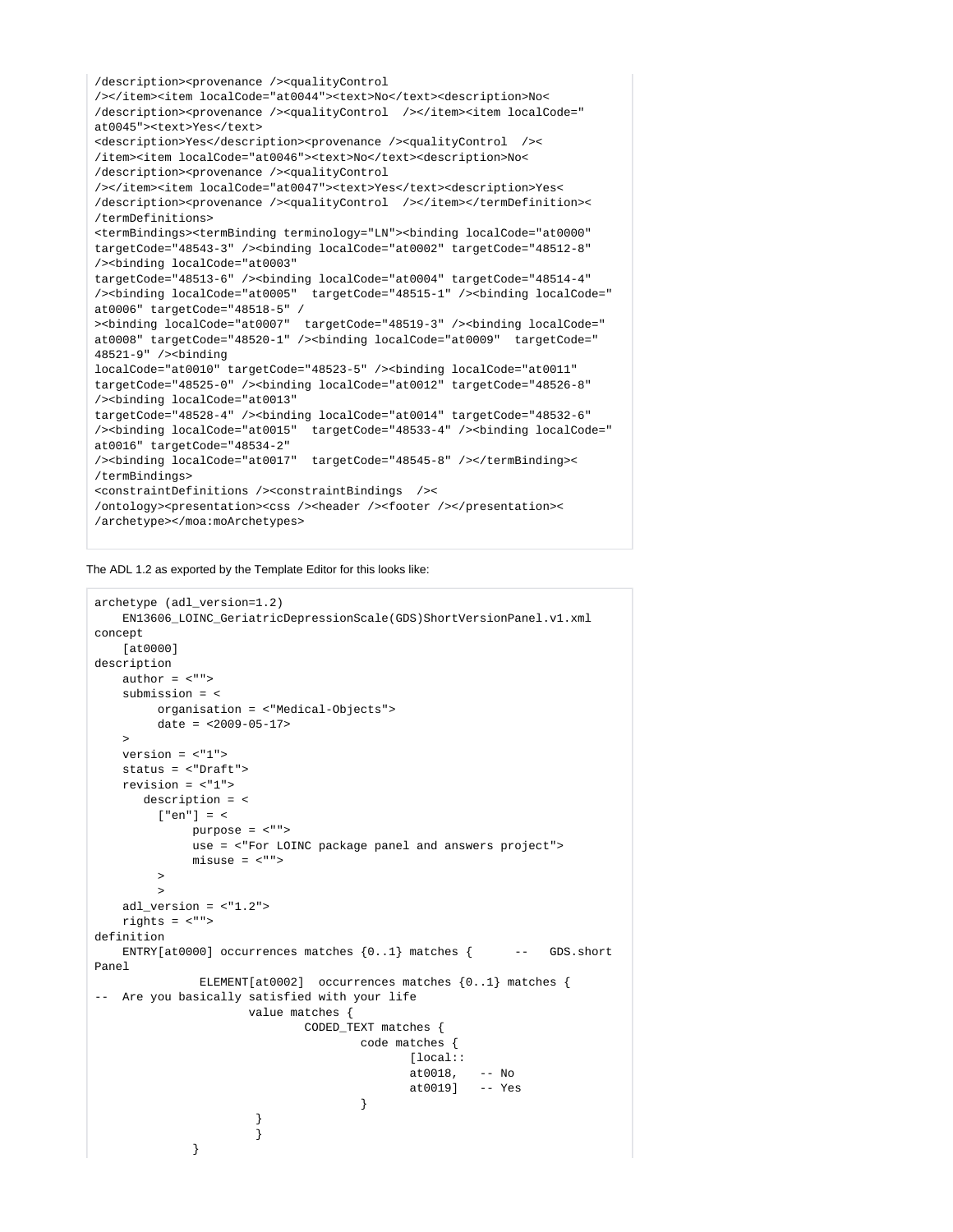```
 ELEMENT[at0003] occurrences matches {0..1} matches { 
-- Have you dropped many of your activities
                 value matches {
                       CODED_TEXT matches {
                            code matches {
                                  [local::
                                 at0020, -N0<br>at0021] -- Yes
                                 at0021]
 }
 }
 }
 }
           ELEMENT[at0004] occurrences matches {0..1} matches { 
-- Do you feel that your life is empty
                value matches {
                       CODED_TEXT matches {
                            code matches {
                                  [local::
                                 at0022, - - No<br>at0023] -- Yes
                            at0023]
 }
 }
 }
 }
           ELEMENT[at0005] occurrences matches {0..1} matches { 
-- Do you often get bored
                value matches {
                      CODED_TEXT matches {
                            code matches {
                                  [local::
                                 at0024,<br>at00251
                                        -- No<br>-- Yes
 }
 }
 }
 }
           ELEMENT[at0006] occurrences matches {0..1} matches { 
-- Are you in good spirits most of the time
                value matches {
                      CODED_TEXT matches {
                            code matches {
                                 [local::
                                  at0026, -- No
                                  at0027] -- Yes
 }
 }
 }
 }
           ELEMENT[at0007] occurrences matches {0..1} matches { 
-- Are you afraid that something bad is going to happen to you
                value matches {
                      CODED_TEXT matches {
                            code matches {
                                 [local::
                                  at0028, -- No
                                  at0029] -- Yes
 }
 }
 }
 }
           ELEMENT[at0008] occurrences matches {0..1} matches { 
-- Do you feel happy most of the time
                 value matches {
                       CODED_TEXT matches {
                             code matches {
                                  [local::
                                  at0030, -- No
                                  at0031] -- Yes
 }
 }
 }
```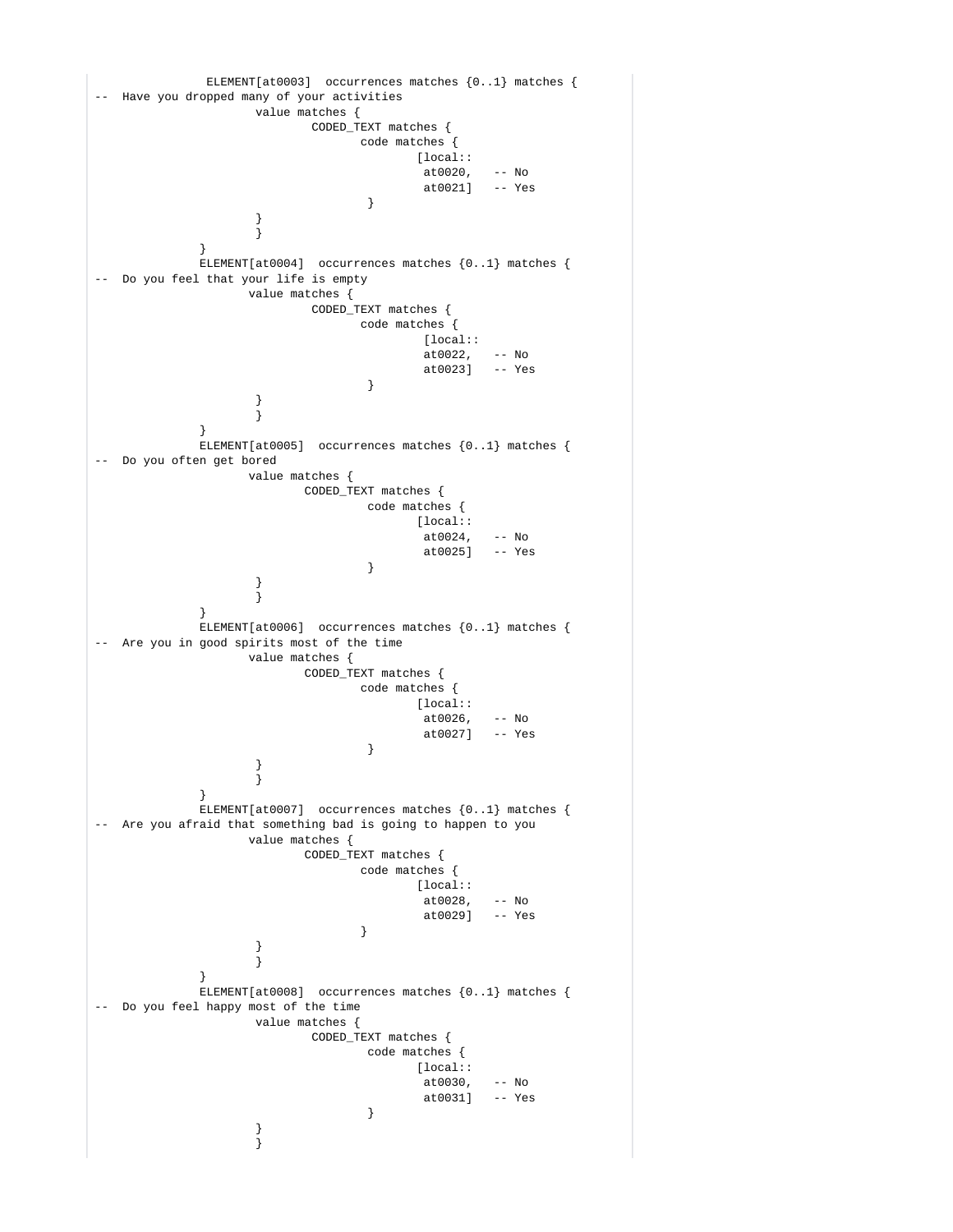```
 }
            ELEMENT[at0009] occurrences matches {0..1} matches { 
-- Do you often feel helpless
                  value matches {
                        CODED_TEXT matches {
                             code matches {
                                   [local::
                                  at0032, -N0<br>at00331 -- Yes
                                  at.00331 }
 }
 }
 }
            ELEMENT[at0010] occurrences matches {0..1} matches { 
-- Do you prefer to stay at home, rather than going out and doing new 
things
                  value matches {
                        CODED_TEXT matches {
                             code matches {
                                   [local::
                                   at0034, -- No
                                   at0035] -- Yes
 }
 }
 }
 }
            ELEMENT[at0011] occurrences matches {0..1} matches { 
-- Do you feel you have more problems with memory than most
                 value matches {
                        CODED_TEXT matches {
                             code matches {
                                   [local::
                                  at0036, -N0<br>at0037] -- Yes
                                  at0037]
 }
 }
 }
 }
            ELEMENT[at0012] occurrences matches {0..1} matches { 
-- Do you think it is wonderful to be alive now
                  value matches {
                        CODED_TEXT matches {
                              code matches {
                                  [local::
                                  at0038, -N0<br>at0039] -- Yes
                             at0039]
 }
 }
 }
 }
            ELEMENT[at0013] occurrences matches {0..1} matches { 
-- Do you feel pretty worthless the way you are now
                  value matches {
                        CODED_TEXT matches {
                             code matches {
                                   [local::
                                  at0040, -- No<br>at0041] -- Yes
                                  at.00411 }
 }
 }
 }
            ELEMENT[at0014] occurrences matches {0..1} matches { 
-- Do you feel full of energy
                  value matches {
                        CODED_TEXT matches {
                             code matches {
                                  [local::
                                   at0042, -- No
                                   at0043] -- Yes
 }
```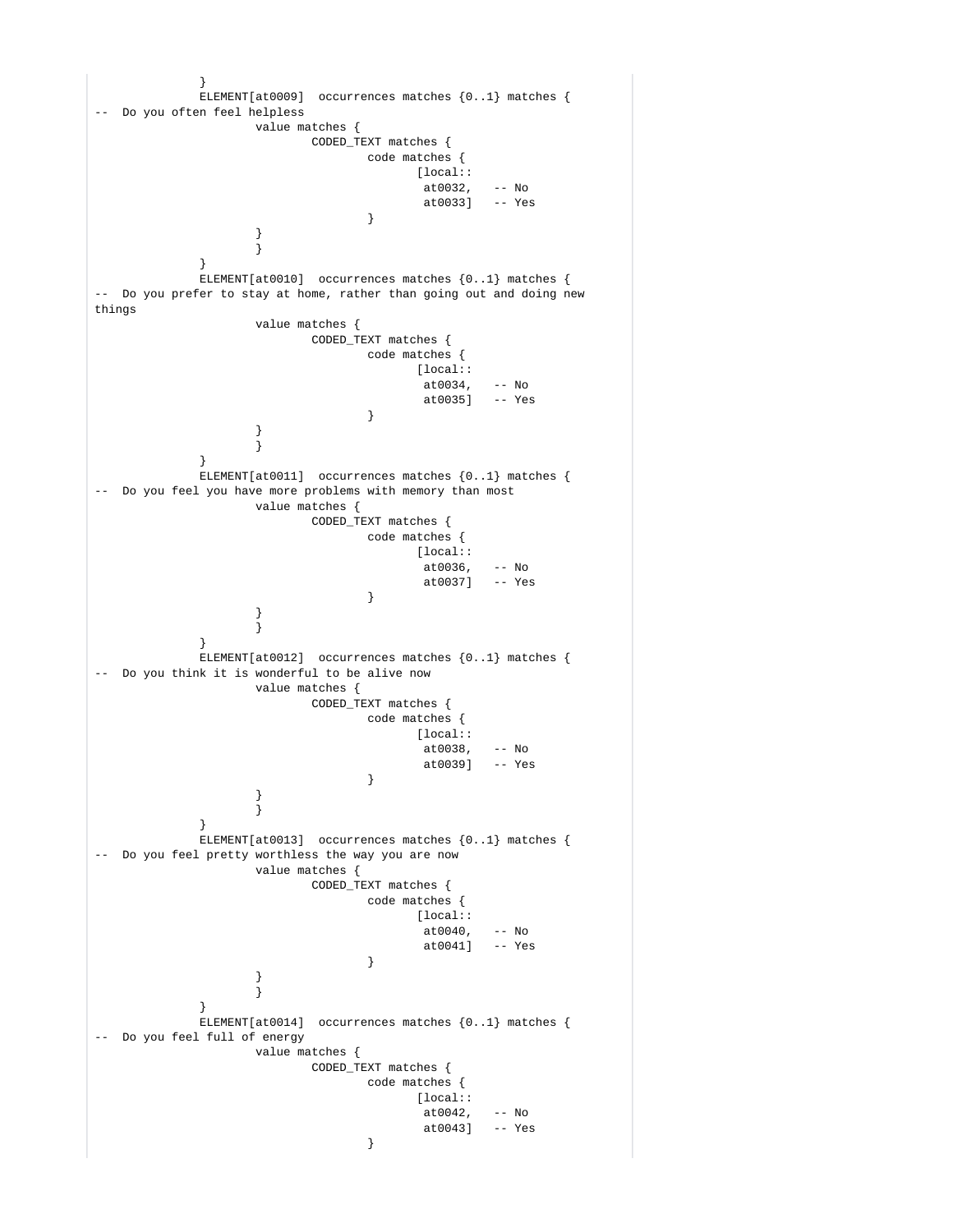```
 }
 }
 }
            ELEMENT[at0015] occurrences matches {0..1} matches { 
-- Do you feel that your situation is hopeless
                  value matches {
                        CODED_TEXT matches {
                              code matches {
                                   [local::
                                    at0044, -- No
                                    at0045] -- Yes
 }
 }
 }
 }
            ELEMENT[at0016] occurrences matches {0..1} matches { 
-- Do you think that most people are better off than you are now
                  value matches {
                        CODED_TEXT matches {
                              code matches {
                                  [local::
at0046, -N0 at0047] -- Yes
 }
 }
 }
 }
            ELEMENT[at0017] occurrences matches {0..1} matches { 
-- Geriatric depression scale.short version total
                  value matches {TIntegerListData}
 }
       }
ontology
      primary_language = <"en">
      languages_available = <"en">
      term_definitions = <
           ["en"] = <
                 items = <['at0000"] = < text = <"GDS.short Panel">
                              description = <"GDS.short Panel">
 >
                       ['at0002"] = < text = <"Are you basically 
satisfied with your life">
                              description = <"Are you basically 
satisfied with your life">
 >
                       ['at0003"] = < text = <"Have you dropped many of 
your activities">
                              description = <"Have you dropped 
many of your activities">
 >
                       ['at0004"] = < text = <"Do you feel that your life 
is empty">
                              description = <"Do you feel that 
your life is empty">
 >
                       ['at0005"] = < text = <"Do you often get bored">
                              description = <"Do you often get 
bored">
 >
                       [ "at0006" ] = < text = <"Are you in good spirits 
most of the time">
                              description = <"Are you in good 
spirits most of the time">
 >
```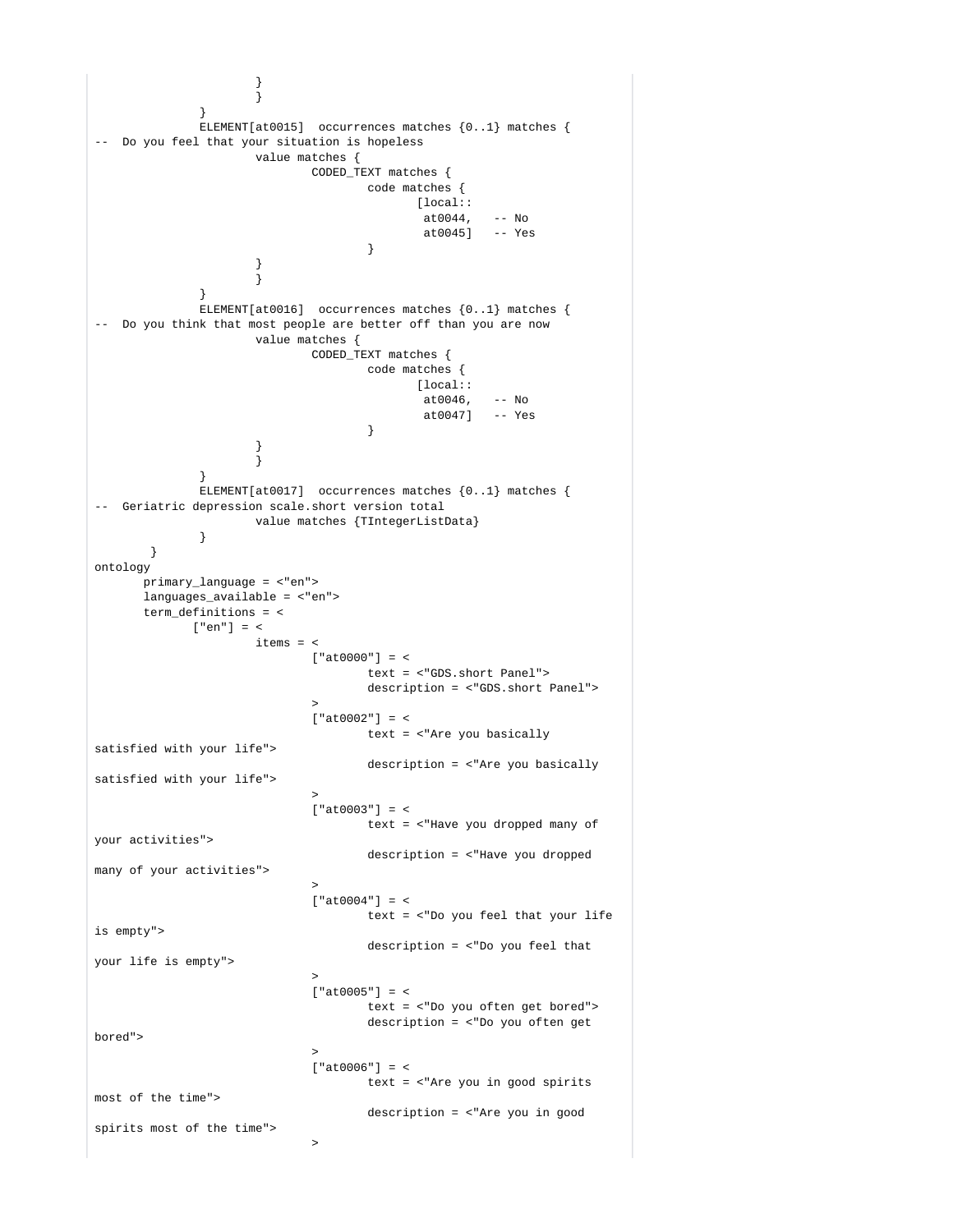$[ "at0007" ] = <$  text = <"Are you afraid that something bad is going to happen to you"> description = <"Are you afraid that something bad is going to happen to you"> >  $['at0008"] = <$  text = <"Do you feel happy most of the time"> description = <"Do you feel happy most of the time"> >  $['at0009"] = <$  text = <"Do you often feel helpless" > description = <"Do you often feel helpless"> >  $['at0010"] = <$  text = <"Do you prefer to stay at home, rather than going out and doing new things"> description = <"Do you prefer to stay at home, rather than going out and doing new things"> >  $['at0011"] = <$  text = <"Do you feel you have more problems with memory than most"> description = <"Do you feel you have more problems with memory than most"> >  $['at0012"] = <$  text = <"Do you think it is wonderful to be alive now"> description = <"Do you think it is wonderful to be alive now"> >  $['at0013"] = <$  text = <"Do you feel pretty worthless the way you are now"> description = <"Do you feel pretty worthless the way you are now"> >  $['at0014"] = <$  text = <"Do you feel full of energy" > description = <"Do you feel full of energy"> >  $['at0015"] = <$  text = <"Do you feel that your situation is hopeless"> description = <"Do you feel that your situation is hopeless"> >  $['at0016"] = <$  text = <"Do yout think that most people are better off than you are now"> description = <"Do you think that most people are better off than you are now"> >  $['at.0017"] = <$  text = <"Geriatric depression scale. short version total"> description = <"Geriatric depression scale.short version total"> >  $['at0018"] = <$ text =  $<$ "No"> description = <"No"> >  $["at.0019"] = <$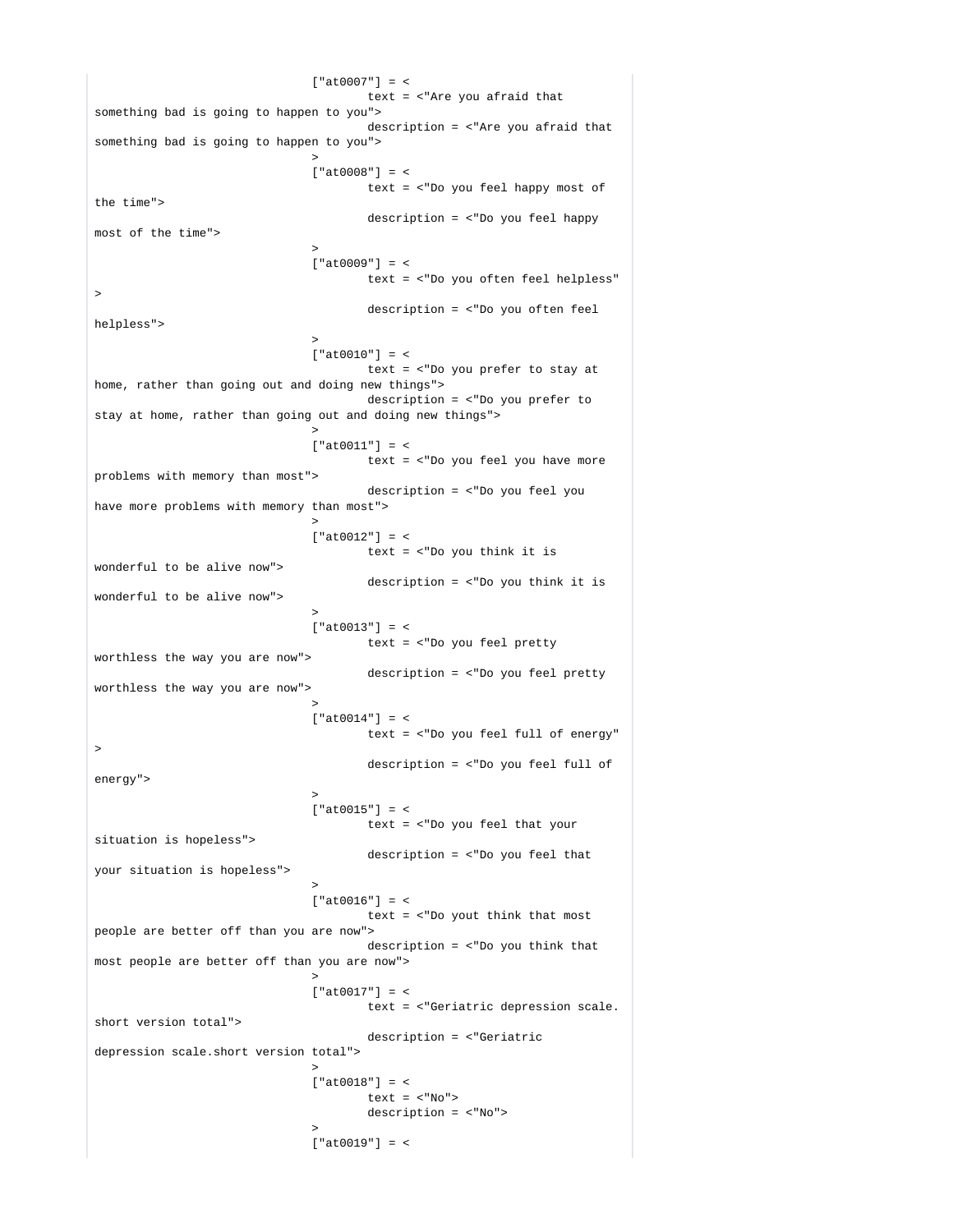```
 text = <"Yes">
                           description = <"Yes">
 >
                     ["at0020"] = <
                          text = <"No">
                          description = <"No">
 >
                     ["at0021"] = <
                           text = <"Yes">
                           description = <"Yes">
 >
                    ['at0022"] = < text = <"No">
                           description = <"No">
 >
                    ['at0023"] = < text = <"Yes">
                          description = <"Yes">
 >
                     ["at0024"] = <
                          text = <"No">
                           description = <"No">
 >
                     ["at0025"] = <
                          text = <"Yes">
                          description = <"Yes">
 >
                    ['at0026"] = < text = <"No">
                          description = <"No">
 >
                    ['at.0027"] = < text = <"Yes">
                           description = <"Yes">
 >
                    [ "at0028" ] = < text = <"No">
                          description = <"No">
 >
                     ["at0029"] = <
                          text = <"Yes">
                          description = <"Yes">
 >
                     ["at0030"] = <
                          text = \langle "No" \rangle description = <"No">
 >
                    ['at0031"] = < text = <"Yes">
                          description = <"Yes">
 >
                    ['at0032"] = < text = <"No">
                          description = <"No">
 >
                     ["at0033"] = <
                          text = <"Yes">
                          description = <"Yes">
 >
                     ["at0034"] = <
                          text = <"No">
                          description = <"No">
 >
                     ["at0035"] = <
                          text = <"Yes">
                           description = <"Yes">
 >
                    ['at0036"] = < text = <"No">
                          description = <"No">
\rightarrow
```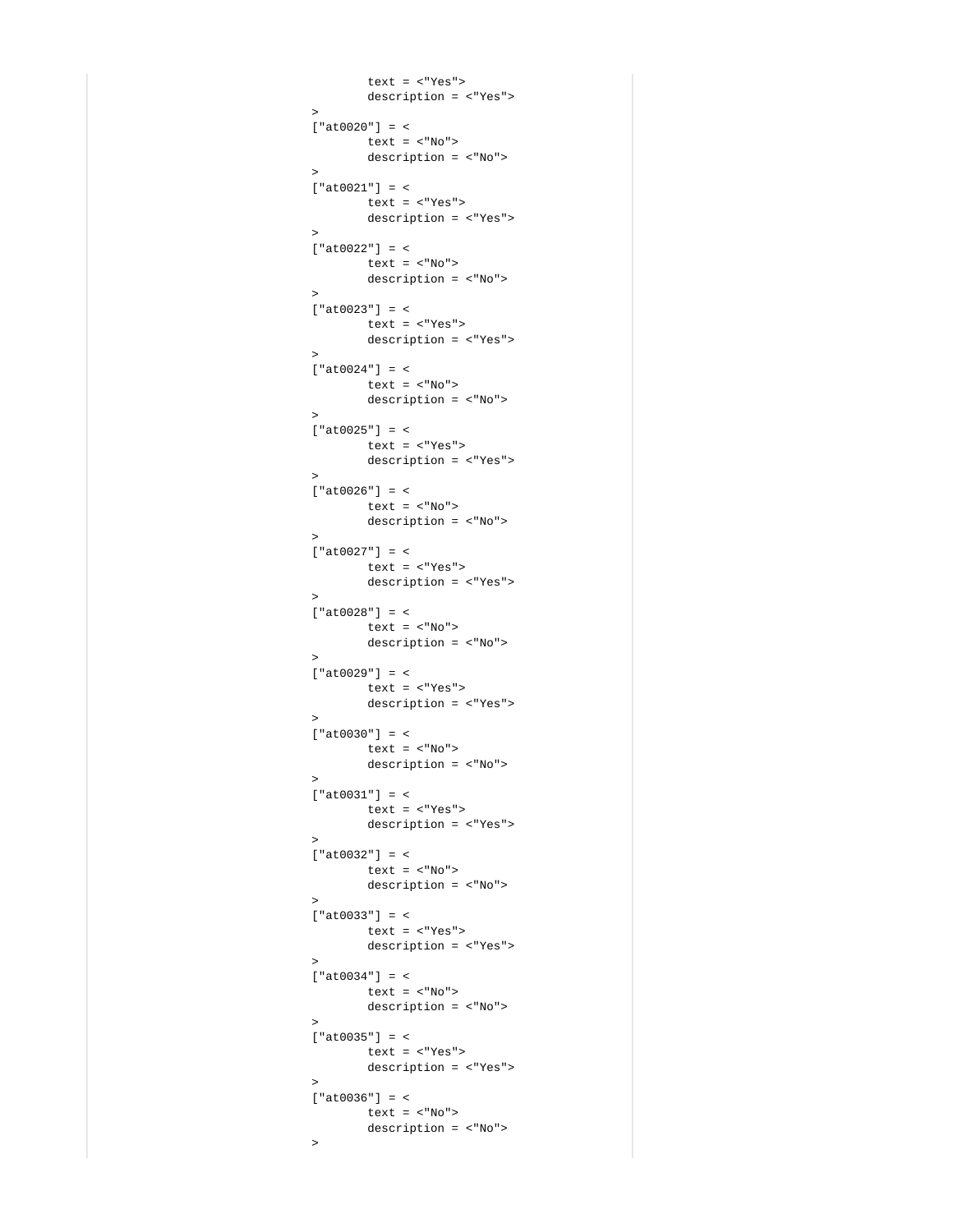```
['at0037"] = < text = <"Yes">
                                    description = <"Yes">
\rightarrow['at0038"] = <text = <"No">
                                    description = <"No">
\rightarrow['at0039"] = < text = <"Yes">
                                    description = <"Yes">
\rightarrow["at0040"] = < text = <"No">
                                    description = <"No">
\rightarrow ["at0041"] = <
                                    text = <"Yes">
                                    description = <"Yes">
\rightarrow['at0042"] = <text = \langle "No" \rangle description = <"No">
\rightarrow['at0043"] = < text = <"Yes">
                                    description = <"Yes">
\rightarrow["at0044"] = <text = <"No">
                                    description = <"No">
\rightarrow ["at0045"] = <
                                    text = <"Yes">
                                    description = <"Yes">
\rightarrow["at0046"] = < text = <"No">
                                    description = <"No">
\rightarrow ["at0047"] = <
                                   text = <"Yes">
                                   description = <"Yes">
\rightarrow\rightarrow \rightarrow \rightarrow \rightarrow \rightarrow \rightarrow \rightarrow\rightarrow \rightarrow \rightarrow \rightarrow term_binding = <
             [ "LN"] = <
                    items = <
                           ["at0000"] = <[LM::48543-3]['at0002"] = <[LN:148512-8] >['at0003"] = <[LN:148513-6]['at0004"] = <[LN:148514-4] >['at0005"] = <[LN:148515-1]['at0006"] = <[LN:148518-5]['at0007"] = <[LN:148519-3]['at0008"] = <[LN:148520-1]['at0009"] = <[LN:148521-9] >['at0010"] = <[LN:148523-5]['at0011"] = <[LN:148525-0] >['at0012"] = <[LN:148526-8] >['at0013"] = <[LN:148528-4]['at0014"] = <[LM::48532-6] >['at0015"] = <[LN:148533-4] >['at0016"] = <[LN:148534-2] >["at0017"] = <[LN:148545-8] >\rightarrow
```
>

>